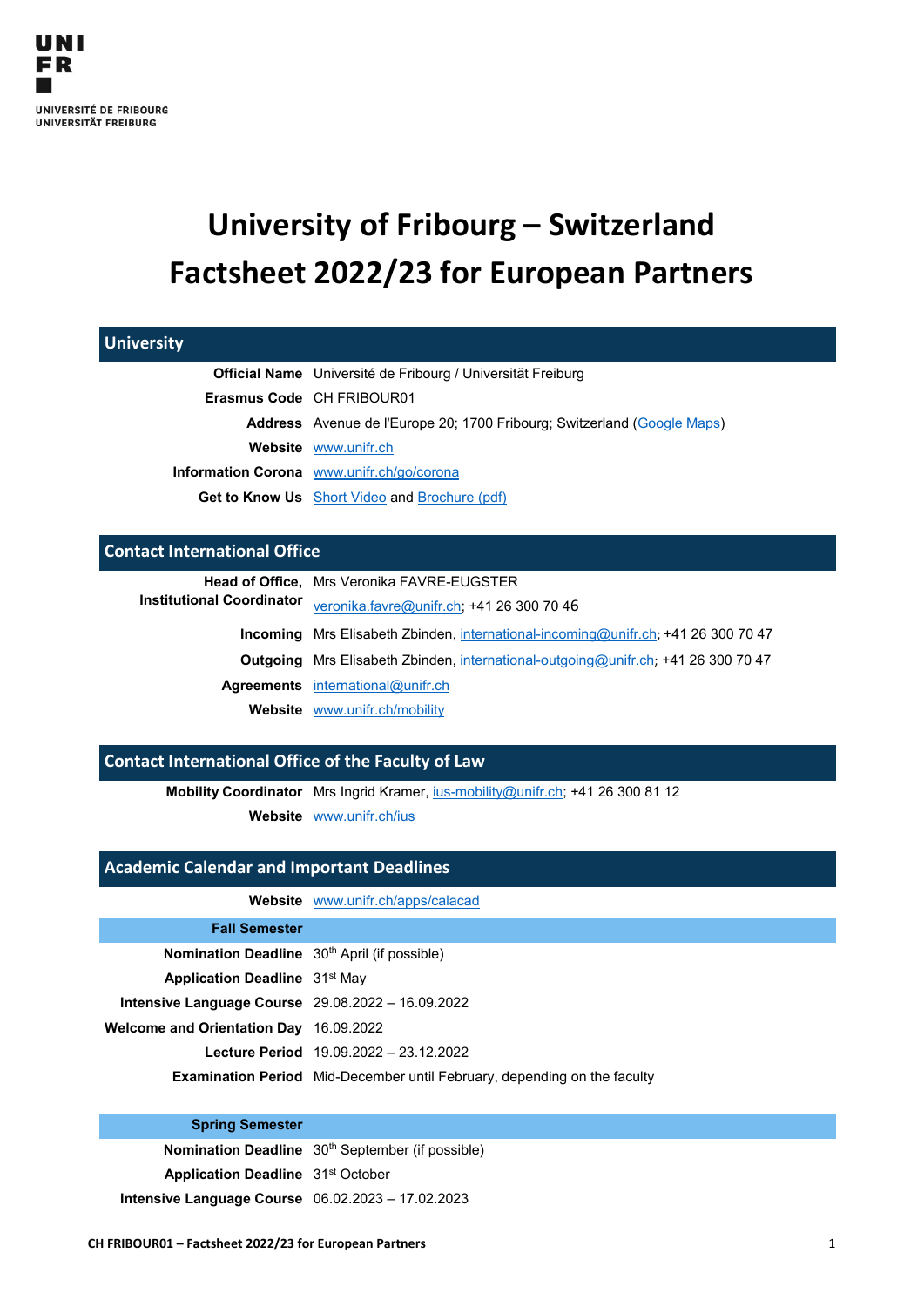### **Welcome and Orientation Day** 17.02.2023

**Lecture Period** 20.02.2023 – 02.06.2023

**Examination Period** End of May until July, depending on the faculty

**Easter Break** 15.04.2022 – 24.04.2022

| <b>Language Requirements and Courses</b>        |                                                                                                                                                                                                                                                                                                                                                       |
|-------------------------------------------------|-------------------------------------------------------------------------------------------------------------------------------------------------------------------------------------------------------------------------------------------------------------------------------------------------------------------------------------------------------|
| Main Teaching Languages French, German, English |                                                                                                                                                                                                                                                                                                                                                       |
|                                                 | Language Requirements No official certificate is required. Student must have sufficient oral and written<br>proficiency in the study language(s) corresponding to the courses they have listed<br>on their learning agreement. Please check the teaching language of each course in<br>the course catalogue.                                          |
|                                                 | The minimum expected level to succeed at taking notes and writing papers is B1<br>upon arrival in Fribourg (Common European Framework of Reference for<br>Languages).                                                                                                                                                                                 |
| <b>Intensive Language Courses</b>               | <b>Pre-semester –</b> A French intensive course for different levels including a programme of cultural and<br>sports activities is organised before the semester starts:                                                                                                                                                                              |
|                                                 | 3 weeks before the fall semester:<br>$\bullet$<br>29.08. -16.09.2022; 90 hours / 6 credits<br>2 weeks before the spring semester:<br>06. - 17.02.2023; 60 hours / 4 credits<br>A German intensive fresh-up course is organized at the same time in collaboration<br>with a local language school.<br>More information: Pre-Semester Intensive Courses |
|                                                 | Language Center at the During the semester language courses are offered in French, German, Italian and<br><b>University</b> English at level A1 to C2. They are free of charge for all students.                                                                                                                                                      |
|                                                 | Online registration opens from two weeks before the beginning of the semester<br>(fall semester: September 5, 2022; spring semester: February 6, 2023). First<br>students have to pass an online placement test and can than register for a course<br>at their level.<br>More information: Language Centre.                                           |

| <b>Courses and Grades</b> |                                                                                                                                                                                                                                                                                                                                                                                                                                                |
|---------------------------|------------------------------------------------------------------------------------------------------------------------------------------------------------------------------------------------------------------------------------------------------------------------------------------------------------------------------------------------------------------------------------------------------------------------------------------------|
|                           | <b>Course Programme</b> www.unifr.ch/timetable                                                                                                                                                                                                                                                                                                                                                                                                 |
|                           | Different filters can be used to facilitate the search (semester, language, level etc.).                                                                                                                                                                                                                                                                                                                                                       |
|                           | Grading System Students are assessed either by oral or written exams or by papers. The credit<br>system is based on the European Credit Transfer System ECTS. One ECTS credit<br>corresponds to a workload of 25 to 30 hours.<br>More information: Credit and Grading System                                                                                                                                                                   |
|                           | <b>Credit Load</b> More than 30 ECTS per semester are not recommended. There is no minimum of<br>ECTS required by the University of Fribourg, but a reasonable workload is<br>expected. Students should indicate on their Learning Agreement if they do any<br>thesis research.<br>Exchange students usually take fewer courses if they study in a foreign language.<br>This has to be discussed prior to departure with the home coordinator. |
|                           | <b>Transcript of Records</b> Transcripts of records are issued to each student:<br>Around mid-March for the Fall Semester<br>Around mid-July for the Spring Semester or the Academic Year<br>If a student writes a paper after the examination period, the issue of the Transcript                                                                                                                                                             |
|                           | of records will be therefore delayed.                                                                                                                                                                                                                                                                                                                                                                                                          |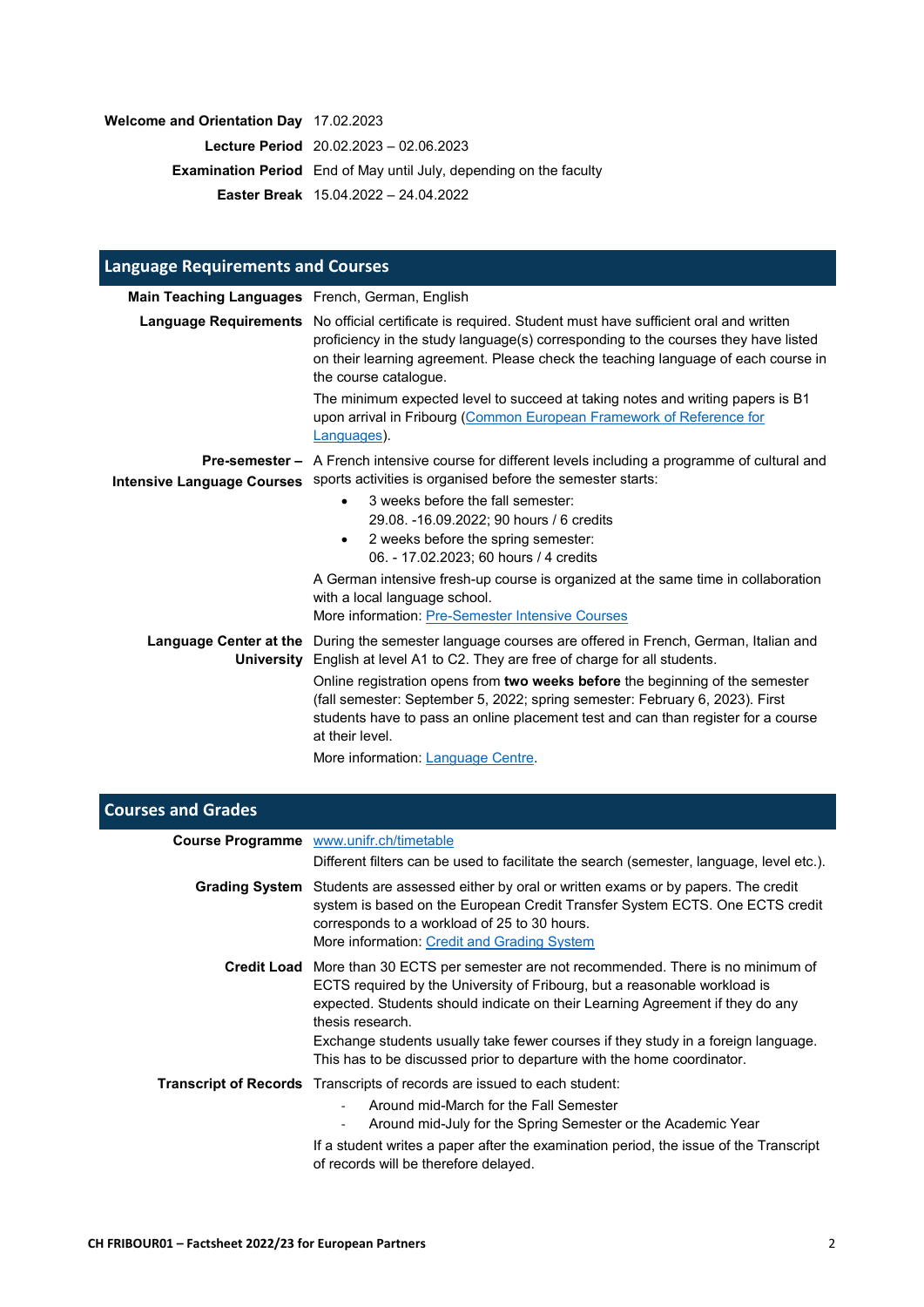# **Nomination and Application Procedure**

|                         | Nomination Procedure IROs send their nominations by email to international-incoming@unifr.ch with the<br>name and surname of the student, gender, nationality, date of birth, email address,<br>field of study, level of study and study period.                       |
|-------------------------|------------------------------------------------------------------------------------------------------------------------------------------------------------------------------------------------------------------------------------------------------------------------|
|                         | Deadlines for the nominations: end of April for the fall semester and end of<br>September for the spring semester. Exceptions are possible.                                                                                                                            |
|                         | Application Procedure After reception of the nomination an online application link is sent to the student by<br>email. This is a personal link, which can be used only once.                                                                                           |
|                         | For stays starting in fall application links are sent starting from March; for stays<br>during the spring semester, they are sent starting from September.                                                                                                             |
|                         | The student has to upload the following documents:<br>1. Summary of the application, signed by the student and her or his home coordinator<br>2. Course list or learning agreement (to be found in the online application)<br>3. Official transcript of former records |
|                         | 4. Europass language passport (to be found in the online application)<br>5. Curriculum vitae                                                                                                                                                                           |
|                         | 6. Check list (to be found in the online application)                                                                                                                                                                                                                  |
|                         | 7. Copy of the passport                                                                                                                                                                                                                                                |
|                         | At the end of the application procedure students find the information regarding the<br>application for housing (Apartis residencies) and the pre-semester language<br>intensive course.                                                                                |
| <b>SEMP Scholarship</b> |                                                                                                                                                                                                                                                                        |

| <b>Beneficiary</b> | Students who attend the University of Fribourg as part of the Swiss European<br>Mobility Programme are entitled to a scholarship funded by the Swiss<br>Confederation and paid by Unifr.           |
|--------------------|----------------------------------------------------------------------------------------------------------------------------------------------------------------------------------------------------|
|                    | Amount Students receive either CHF 440.- or CHF 380.- depending the country of their<br>home university, for each month they spend in Fribourg for their studies (max. 5)<br>months per semester). |
|                    | Doctoral students staying less than 3 months but at least 60 days receive a grant<br>for three and a half months.                                                                                  |
|                    | More information: SEMP Scholarship                                                                                                                                                                 |

## **Green Travel Top Up**

Exchange students who take the train for their onward and return journey to Fribourg, receive a unique *Green Travel Top Up* of CHF 100.-. The train tickets must be presented and no splitting is possible.

| <b>Practical Information</b> |                                                                                                                                                                                                                                                                                 |
|------------------------------|---------------------------------------------------------------------------------------------------------------------------------------------------------------------------------------------------------------------------------------------------------------------------------|
|                              | Visa Application Most non-EU or -EFTA citizens need a visa for their exchange stay at Unifr. Please<br>read carefully the information on our website and start as early as possible the visa<br>procedure which can take 3-4 months. More information: Visa                     |
|                              | <b>Housing</b> A limited number of furnished rooms with shared bathroom and kitchen are<br>available at the student residencies Apartis. The application for these rooms is<br>integrated in the application process. Find other options and more information:<br>Accommodation |